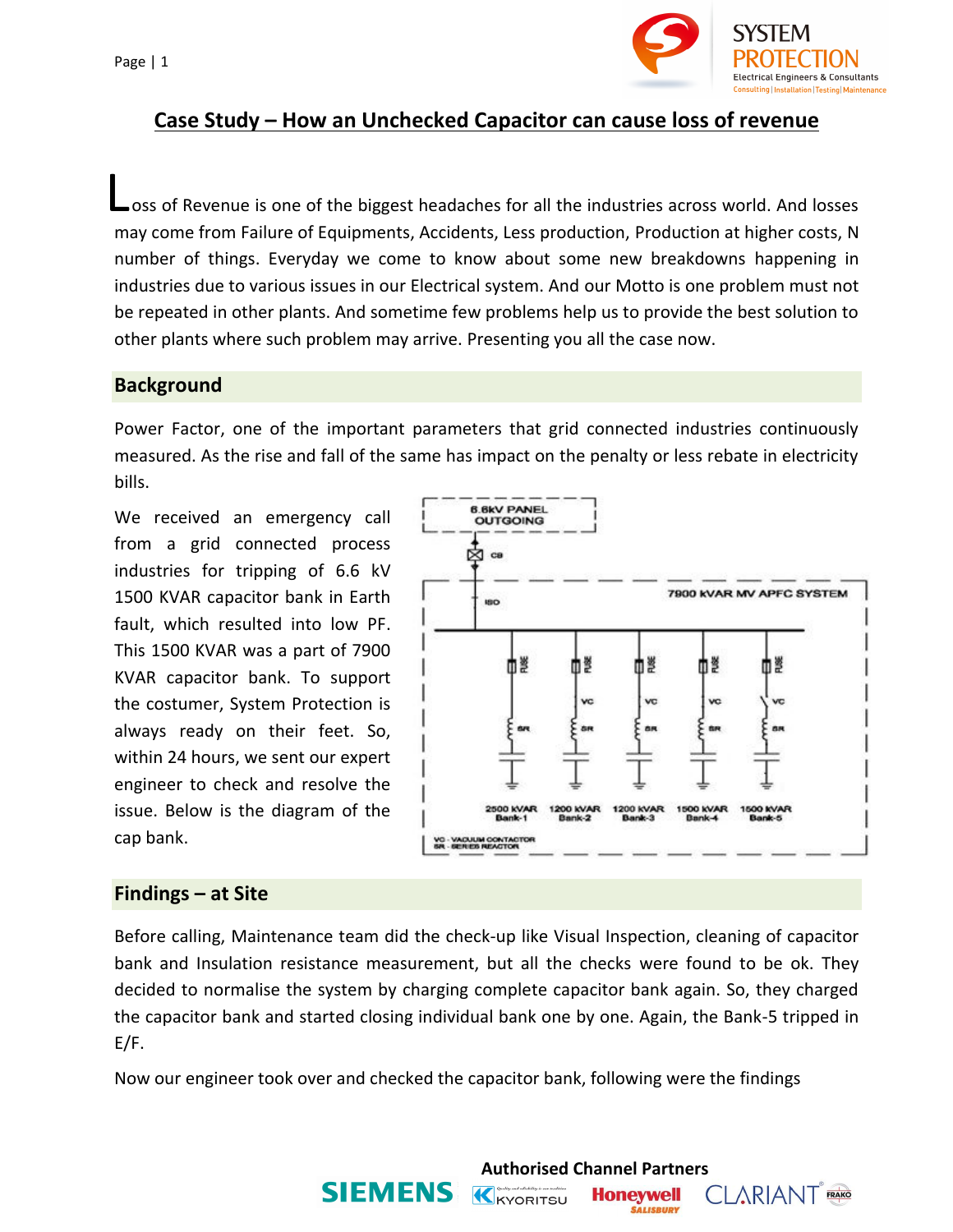

HON

- 1. 2500 KVAR Bank was in isolate condition as the fuse were removed. We inquired about the same and found that this is the condition since commissioning.
- 2. 1500 KVAR Bank was already out due to E/F tripping, which was to be checked thoroughly.
- 3. Out of 5 Banks, now 2 banks were in isolate condition, causing Low PF.



PREVIOUS CONDITION

### **Troubleshooting and Root Cause analysis**

Our expert team reached the site and in consultation with process team 6.6 kV outgoing feeder of APFC was made off and isolated. We were given only 2 to 3 hours of time frame (due to operation related issue) by O&M team to diagnose the exact reason of E/F and suggest recommended actions.

We repeated the IR test with our Calibrated instruments of individual capacitor and series reactor after isolating, done through visual check of capacitor, reactor, support insulator, busbar, cleaning, tightness and Capacitance / Reactance measurement by instrument and test set.

After doing above test we got something, which is mentioned in below tabular form.

| Phase          | Qn<br>(KVAR) | IN<br>(A) | Un<br>(KV) | Cn<br>$(\mu F)$ | Capacitance value<br>(µF) |  |
|----------------|--------------|-----------|------------|-----------------|---------------------------|--|
| R1             | 250.0        | 56.05     | 4.46       | 40.02           | 42.01                     |  |
| R <sub>2</sub> | 250.0        | 56.05     | 4.46       | 40.02           | 31.0                      |  |
| Y1             | 250.0        | 56.05     | 4.46       | 40.02           | 42.3                      |  |
| Y <sub>2</sub> | 250.0        | 56.05     | 4.46       | 40.02           | 42.3                      |  |
| <b>B1</b>      | 250.0        | 56.05     | 4.46       | 40.02           | 41.7                      |  |
| <b>B2</b>      | 250.0        | 56.05     | 4.46       | 40.02           | 42.2                      |  |

**SIEMENS** 

Capacitance value as measured by Calibrated Multimeter.

We found capacitance value of one the capacitor different. To make sure we checked the same by Voltage source method and below were the readings.

K KYORITSU

**Authorised Channel Partners**

**Honeywell SALISBURY** 

**CLARIANT** FRAKO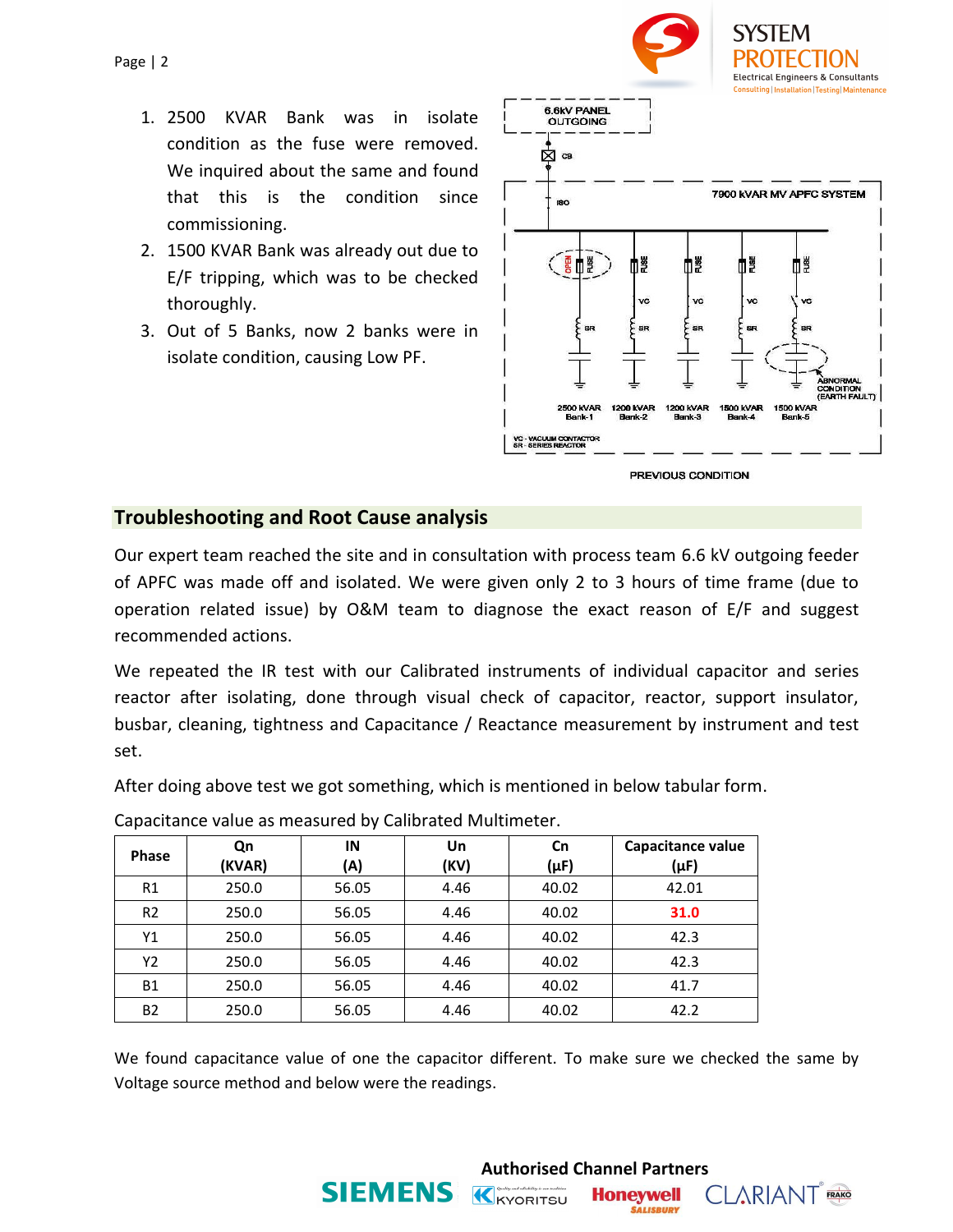

| <b>Phase</b>   | Capacitor Value @<br>name plate $(\mu F)$ | Capacitance value $(\mu F)$<br>by Voltage source<br>method |
|----------------|-------------------------------------------|------------------------------------------------------------|
| R <sub>1</sub> | 40.02                                     | 42.53                                                      |
| R <sub>2</sub> | 40.02                                     | 31.62                                                      |
| Y1             | 40.02                                     | 42.62                                                      |
| Y2             | 40.02                                     | 42.55                                                      |
| <b>B1</b>      | 40.02                                     | 42.00                                                      |
| B2             | 40.02                                     | 42.48                                                      |

| Sr.No. HP2K 18-1848                 |             |                   | Fuse - INTERNAL |  |      |                      |                                    |    |  |
|-------------------------------------|-------------|-------------------|-----------------|--|------|----------------------|------------------------------------|----|--|
| P.P.<br>Type                        |             |                   | CN40.02 MFD     |  |      |                      |                                    |    |  |
| IN<br>56.05                         | <b>Amps</b> |                   |                 |  |      |                      | FN 50 HZ UN 4.46                   | KV |  |
| 250<br>QN                           | <b>KVAr</b> | Ins. Level. 20/60 |                 |  |      |                      | KV                                 |    |  |
| Temp. Cat. - 10/C                   |             |                   |                 |  |      |                      | <b>DISCHARGE DEVICE FITTED (I)</b> |    |  |
| Standard ISS: 13925 (PART-1): 2012  |             |                   |                 |  |      |                      |                                    |    |  |
| PHASE 1                             | Wt.         |                   |                 |  | kgs. |                      | Year $-2018$                       |    |  |
| <b>NPCB</b> Impregnated             |             |                   |                 |  |      | <b>MADE IN INDIA</b> |                                    |    |  |
| DISCHARGE CAPACITOR BEFORE HANDLING |             |                   |                 |  |      |                      |                                    |    |  |

**Name Plate of one of the capacitors**

#### **DOUBLE STAR CONNECTION SCHEME OF CAPACITORS**



In this scheme capacitors are connected in double star formation with neutrals interconnected through a neutral CT as shown in figure above. In balance condition there is no current flowing through the neutral CT.

- Measured capacitance of R2 capacitor by both the method was around 31.0 µF.

**CLARIANT** FRAKO

**Honeywell SALISBURY** 

- In the event of R2 capacitor failure or unbalance, it will create unbalance system condition. This was causing flow of current in neutral CT 20/1 which was giving tripping in Earth Fault. So, the recommendation was to replace R2 Capacitor with healthy one for 1500 KVAR cap bank to work healthily.
- The 1500 KVAR E/F root cause was found, but problem of the plant remains in as it is condition i.e. Low PF
- So, we went one step further to check the 2500 KVAR bank with all the routine tests. And to our astonishment that Cap bank was healthy, but why fuse was removed earlier were not known to the current team.
- The reason which we thought could be, that at the time of commissioning, plant must be on NO Load, so during charging this 2500 KVAR capacitor would have come directly in line, which could have been causing leading PF, Hence the fuse must have been removed at that time to avoid Leading PF and its impact.